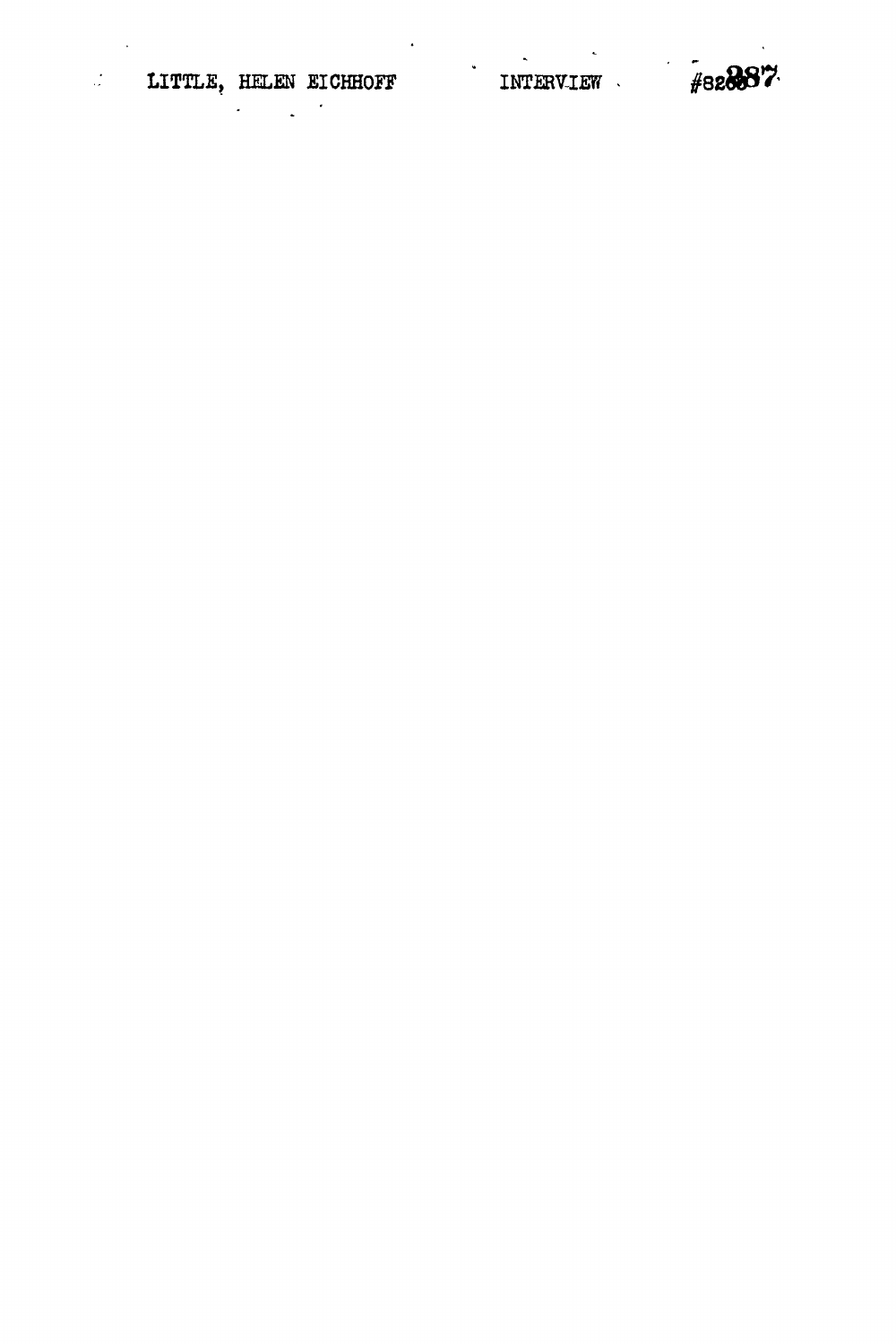| $-18 -$<br>Form $A-(S-149)$<br>BIOGRAPHY FORM<br>288<br>WORKS FROGRESS ADMINISTRATION<br>Indian-Pioneer History Project for Oklahoma                                                                                                                                       |
|----------------------------------------------------------------------------------------------------------------------------------------------------------------------------------------------------------------------------------------------------------------------------|
|                                                                                                                                                                                                                                                                            |
| LITTLE, HELEN EICHHOFF.<br>INTERVIEW.<br>#8203.                                                                                                                                                                                                                            |
| Field Worker's name Mrs. Nora Lorrin,                                                                                                                                                                                                                                      |
| This report made on (date) August 13<br>193 <sub>2</sub>                                                                                                                                                                                                                   |
| Name Mrs. Helen Eichhoff Little.<br>ı.                                                                                                                                                                                                                                     |
| 2.                                                                                                                                                                                                                                                                         |
| Residence address (or locution) 701 South Hadden<br>3.                                                                                                                                                                                                                     |
| DATE OF BIRTH: Month November Day 7, Year 1893<br>4.                                                                                                                                                                                                                       |
| 5. Place of birth Kl Reno, Oklahoma.                                                                                                                                                                                                                                       |
| Name of Father Michael Eichhoff Place of birth Elberfeld,<br>Έó.<br>Germany<br>Other information about father Born October 3, 1867, died May 17, 1927.                                                                                                                     |
| Place of birth cologne<br>7. Name of Mother Ursula Welter Eichhoff<br>Germany'<br>Other information about mother Born January 17, 1874, and died                                                                                                                           |
| in 1908.                                                                                                                                                                                                                                                                   |
| Notes- or complete-narrative by the field worker dealing with the life and<br>story of the parson interviewed. Refer to Manual for supposted subjects<br>and questions. Continue on blank sheets if necessary and attach firmly to<br>this form. Number of sn att attached |
|                                                                                                                                                                                                                                                                            |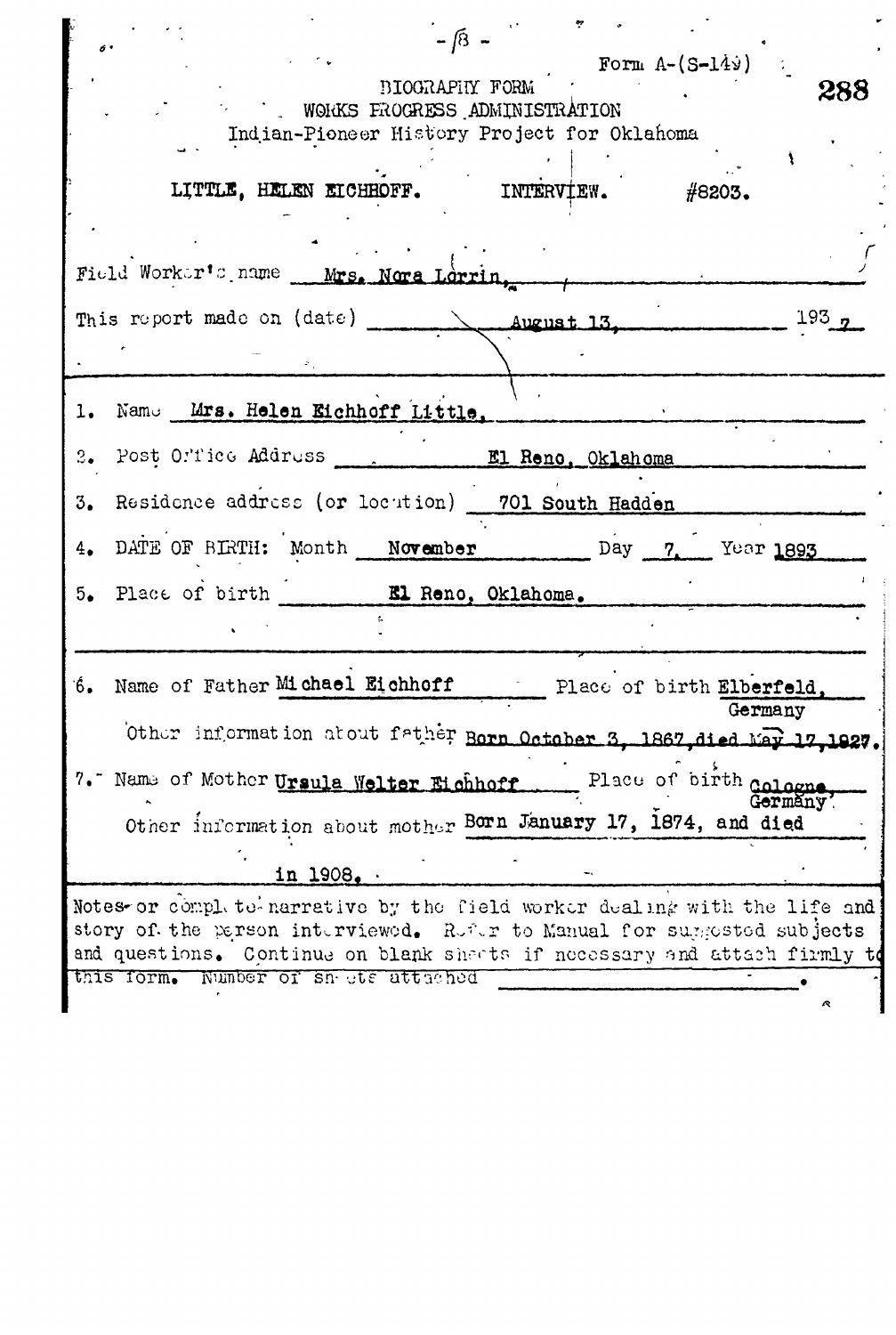## LITTLE, HELEN EICHHOFF. INTERVIEW. #8203.

Nora Lorrin, Interviewer, August 13, 1927.

> Interview with Helen Eichboff Little, 701 South Hadden, El Reno, Oklahoma,

Mrs'. Belan Eichhoff Little was born in SI Reno, Oklahoma, on November 7, 1893. Her father, Mr. Miohael Eichhoff, was born in Elberfeld, Germany, October 3, 1867, and died May 17, 1927. Her mother, Mrs. Ursula Welter Eichhoff, was born at Cologne. Germany, January. 17, 1874, and died in 1908. Her father came to America when-he was about seventeen years of age and his destination -was Shelby, Nebraska, Her mother cane to America when she was about fourteen years old and she also came to Shelby, Nebraska.

They were married in Shelby about 1891.

Mrs, Little's parents came to Oklahoma for the first opening in 1889 but her father went into the banking business here in SI Reno instead of ta&ing a , • • f  $t$  ,  $\ldots$  ,  $\ldots$  ,  $\ldots$ claim.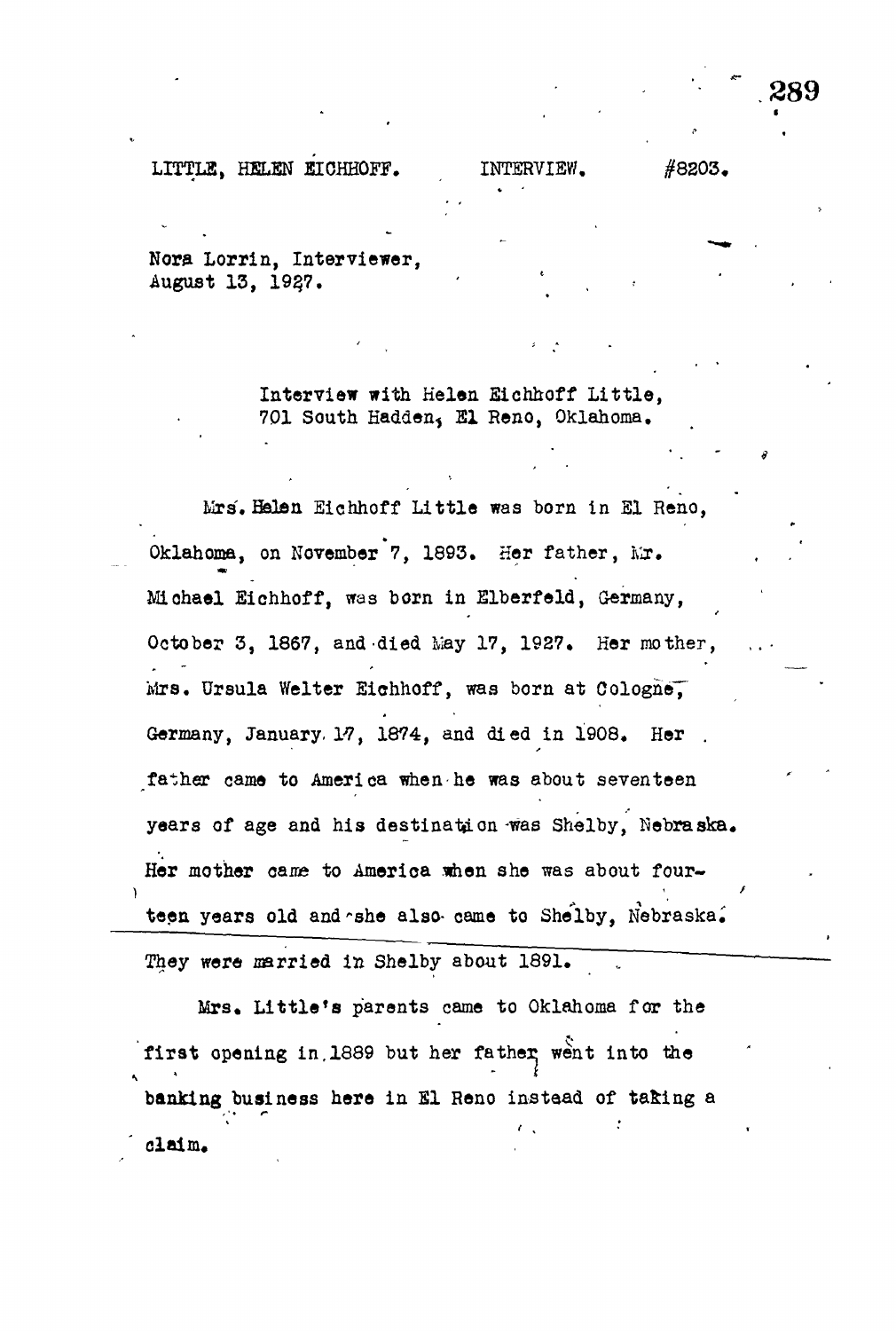## **LITTLE,** HELEN EICHHOFF. INTERVIEW. **#8203.,**

2

His bank was the Stock Exohange Bank. He was still running the bank when Helen was born in 1893. After he quit the bank he went to a farm neer Pied-*'mont* six miles northwest of that little place. They moved to this place when Helen was wicht years old. and Mr. Eichhoff lived on this farm until about eight years before he died. The last years of his  $11$ /fe he was a clerk in the office of the Southern Hotel in El Reno.

Before they left Nebraska he had filed /on  $\mathbf{a}$ homestead and proved up on it, which made  $\n *l*$ im lneligible for filing on another claim so  $h\phi$  had to buy his claim in Oklahoma. He had two claims of a bundred and sixty acres but one of his  $d$ laims was

school land.

**V** The farm had a two-story frame house with two rooms down-stairs and two rooms up-stairs, a large frame barn, chicken house, and good $\neq$ tasting well  $\frac{1}{2}$   $\frac{1}{2}$   $\frac{1}{2}$   $\frac{1}{2}$   $\frac{1}{2}$   $\frac{1}{2}$   $\frac{1}{2}$   $\frac{1}{2}$   $\frac{1}{2}$   $\frac{1}{2}$   $\frac{1}{2}$   $\frac{1}{2}$   $\frac{1}{2}$   $\frac{1}{2}$   $\frac{1}{2}$   $\frac{1}{2}$   $\frac{1}{2}$   $\frac{1}{2}$   $\frac{1}{2}$   $\frac{1}{2}$   $\frac{1}{2}$   $\frac{1}{2}$  deep well.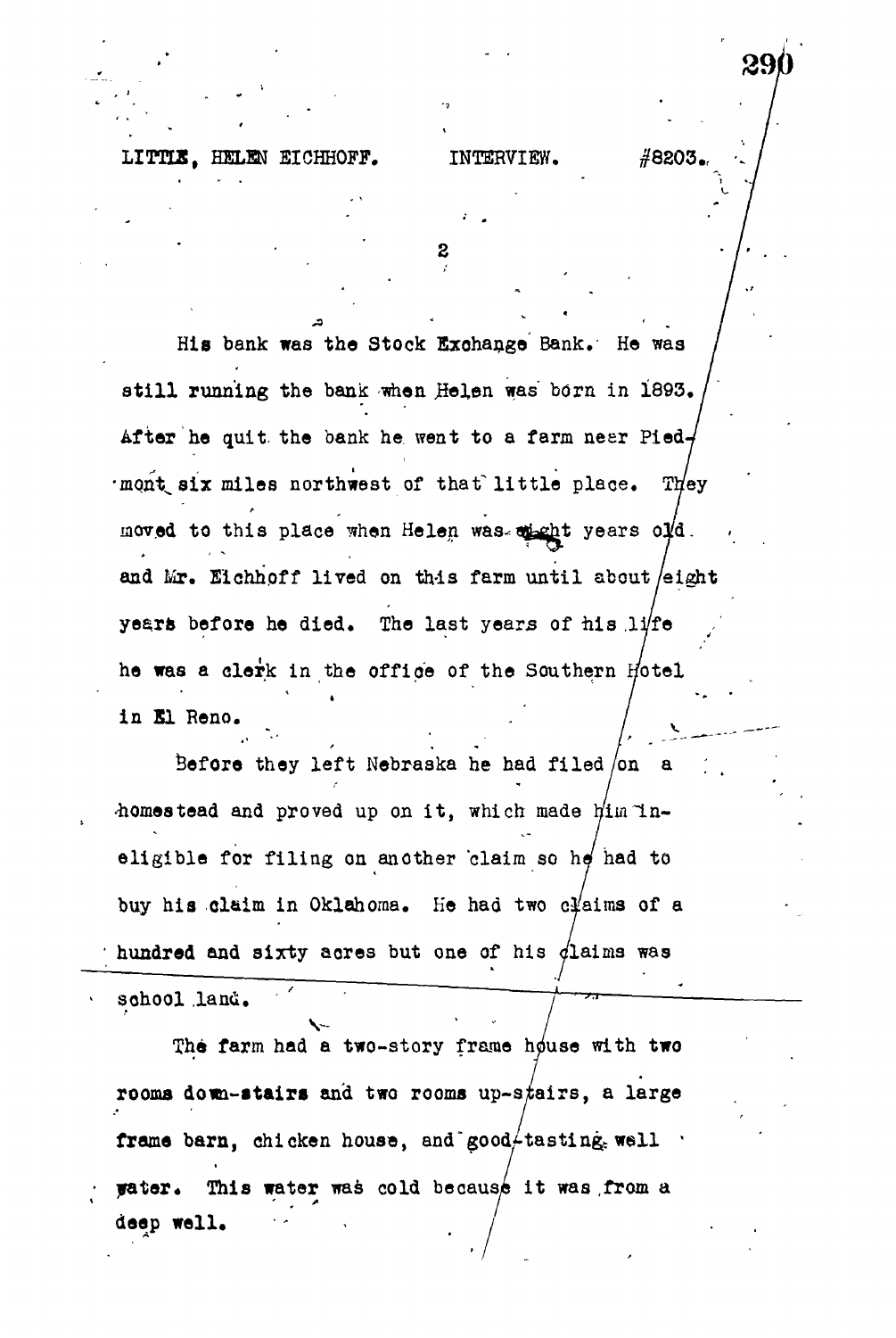LITTLE, HELEN EICHHOFF. . INTERVIEW. #8203.

**\**

Their fuel supply was wood.and coal. The Eichhoff family traded with the Mulvey Mercantile Company at Piedmont. They also traded at a little country store and'post office called Mathewson which was located about a mile from their farm. A man by the name of Otto Wray used to run the post office at Mathewson.

. Soon after Piedmont was built Mathewson passed out of existence. There was a cemetery near Nathewson called the Mathewson Cemetery which is still in existence ed the Mathewson Cemetery which-is still in existence **r** and in use of the use of the use of the use of the use of the use of the use of the use of the use of the use o<br>The use of the use of the use of the use of the use of the use of the use of the use of the use of the use of Little had an uncle named Gus Thelen who used to run  $\mathcal{L}_\mathcal{A}$ an Indian store at Ooncho in the early days when the early days when the early days when the early days when t<br>. The early days when the early days when the early days when the early days when the early days when the earl country was first opened. country, was first opened, . ,  $\mathcal{C}^{\mathcal{A}}$  ,  $\mathcal{C}^{\mathcal{A}}$  ,  $\mathcal{C}^{\mathcal{A}}$  ,  $\mathcal{C}^{\mathcal{A}}$  ,  $\mathcal{C}^{\mathcal{A}}$  ,  $\mathcal{C}^{\mathcal{A}}$  ,  $\mathcal{C}^{\mathcal{A}}$  ,  $\mathcal{C}^{\mathcal{A}}$  ,  $\mathcal{C}^{\mathcal{A}}$  ,  $\mathcal{C}^{\mathcal{A}}$  ,  $\mathcal{C}^{\math$ 

" H»l«n Eiahhoff attended the Racine School which is located nine miles north and six miles east of  $E_1$ Reno. She, was eight years old when she started to school and she received all of her education at this school except one year when she attended a school. . term in David City, Nebraska.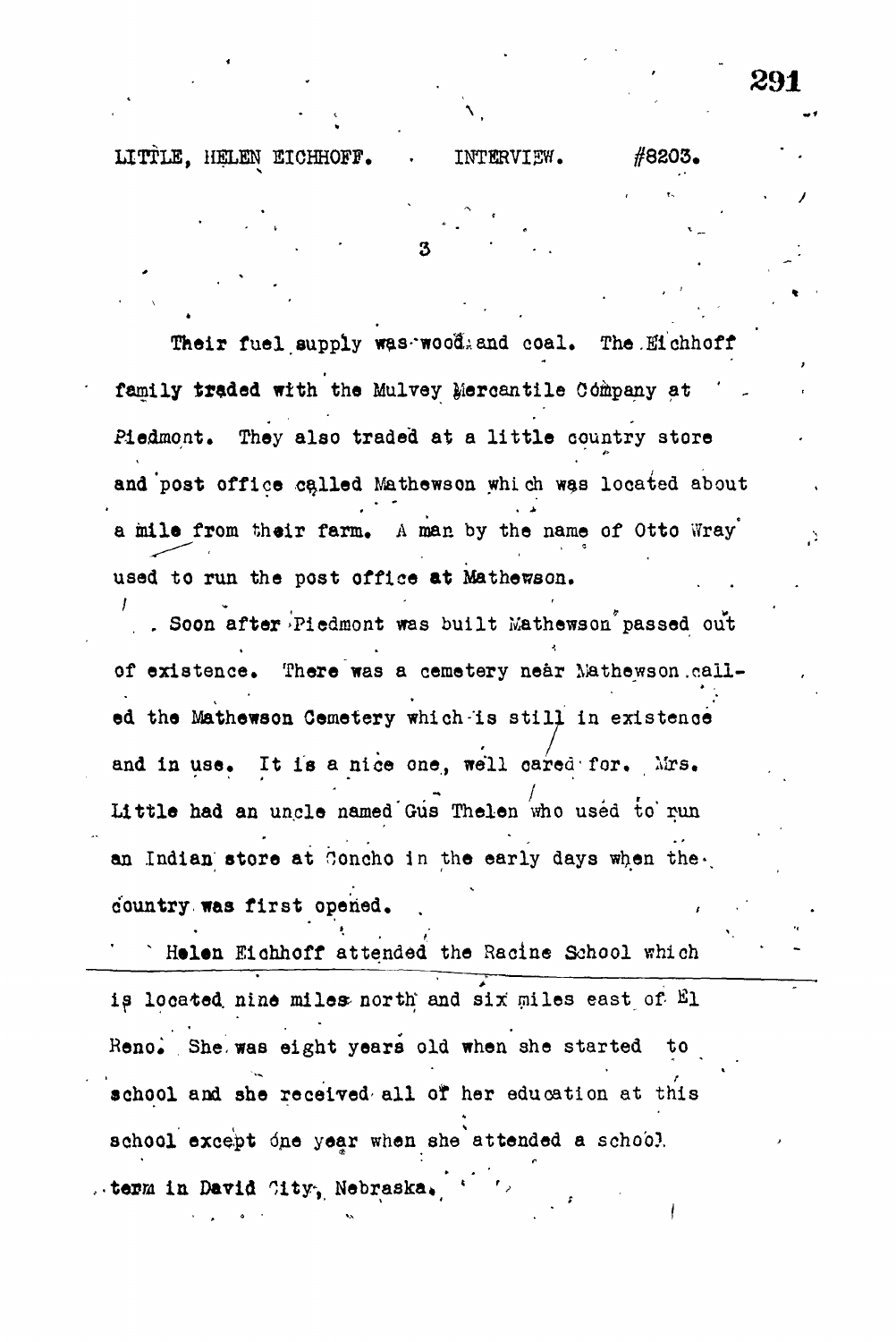The school building at Racine was just a frame .•-.'••." ' . ' building which is still there and in use.

**- • • 4**

**•**

**LITTLK, HJ5LEN EICHHOFF, INTERVIEW. #8£03 .**

She and ir. Frisco J. Little were married December 18, 1912. They have one child, a daughter twentytwo years, old, who clerks in the Behne's Jewelry store

here in El Reno.

 $\mathcal{I}_{\mathcal{A}}$  is the set of the set of the set of the set of the set of the set of the set of the set of the set of the set of the set of the set of the set of the set of the set of the set of the set of the set of the s ror recreation the early day settler had parties, dances, literaries, Sunday School and Church, but it. *s'* was usually at play parties where they sang and danced. **f** و به این مقابل میکند.<br>با که این را به این مقابل مقابل مقابل مقابل مقابل مقابل مقابل مقابل مقابل مقابل مقابل مقابل مقابل مقابل مقابل<br>این مقابل مقابل مقابل مقابل مقابل مقابل مقابل مقابل مقابل مقابل مقابل مقابل مقابل مقابل Instead of having music to dance by they would make their music by singing. The names of some of the songs  $\bullet$  . It is possible to the contribution of the contribution  $\mathcal{L}$ that t.hey danced by wera "Needle's Eye<sup>n</sup> , -"Pig in the .

Parlor", "Old Dan Tucker". .," They also' played "Go In and Out the Window", and "Drop the Handkerchief".  $\overline{a}$  -chief -different the landscapital the landscapital  $\overline{a}$ 

Another song which krs, Little remembers went like this: Another sohg which krs, Littl e remembers went lfke this;

> "Oh! Oh! The ladies Oh '"Obi Oh I" The ladies Oh I" The ladies Oh I" The ladies Oh I" The ladies Oh I" The ladies Oh I" The ladies Oh<br>The ladies Oh I" The ladies Oh I" The ladies Oh I" The ladies Oh I" The ladies Oh I" The ladies Oh I" The ladi

The jolly jolly ladies Oh!

I'd give this world and

All.I know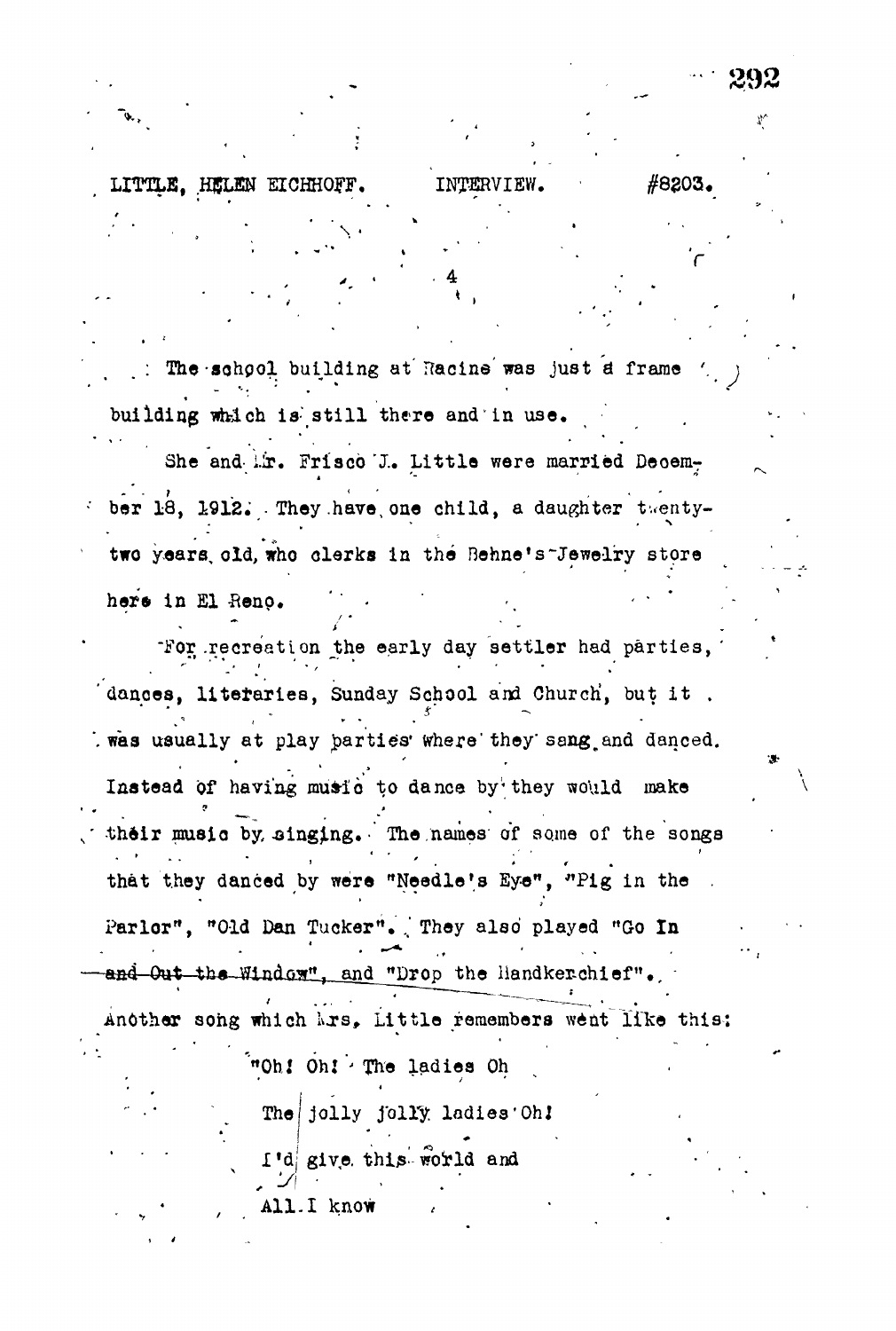## •LITILK,"HELEN BIOHHOFF. INTERVIEW.

 $\bf{1}$  •  $\bf{1}$  •  $\bf{1}$  •  $\bf{1}$  •  $\bf{1}$  •  $\bf{1}$  •  $\bf{1}$  •  $\bf{1}$  •  $\bf{1}$  •  $\bf{1}$  •  $\bf{1}$  •  $\bf{1}$  •  $\bf{1}$  •  $\bf{1}$  •  $\bf{1}$  •  $\bf{1}$  •  $\bf{1}$  •  $\bf{1}$  •  $\bf{1}$  •  $\bf{1}$  •  $\bf{1}$  •  $\bf{1}$  •

**293**

5

To get to swing'

## The ladies Oh!

Mrs. Little clerked in C. O. Shaw's Grocery Store, the R. D. Thompson Store, Waldo's Apple House, Waldo's Grocery, the Nagle Market and Allison's Grocery Store.

She came in contact with the Indians through her work as clerk at these various st6res. She states that Waldo's Grocery Store had a large Indian trade, and she liked to wait on the Indians who had many peculiar ways. When they are paying cash, no matter how many things they are going to buy, they will buy and pay . oash for each separate article, even though it costs only  $54$  or  $104.$ 

The Indians liked "hardtack", a very hard cracker, and the stores kept a large supply of these crackers on hand especially for the Indian trade. The Indians ate lots of meat and they usually ordered rib roast or round steak, seldom ordinary roasts.

Mrs. Little says that if you treated Indians honestly they made good friends; they never forgot you and would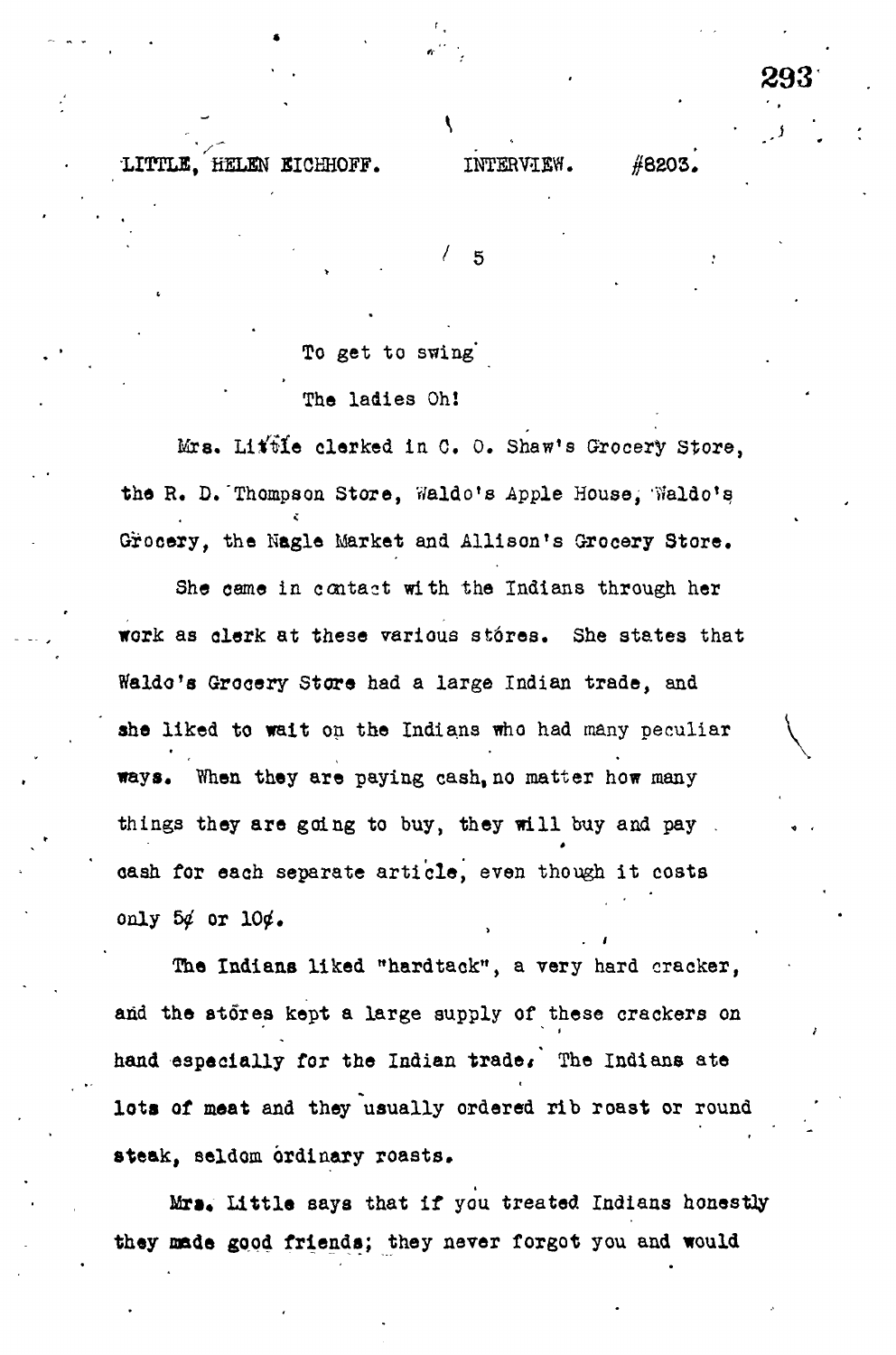**always speak to you and treat** you **in a kindly, '\* \ • friendly manner.**

.LITTLE, HELEN EICHHOFF. INTERVIEW. #8203.

**'\*' ' '**

**\* « ' •**

**\*. \* 6 '**

**. 294**

Among her Indian friends are irs. Eagle Nest, *•* Among her Indian friends are I.jrs. Sagle Kest,  $K_{\rm eff}$  3urna of  $N_{\rm eff}$  3urna of  $N_{\rm eff}$  states is a good-states is a good-states is a good-states is a good-states is a good-states is a good-states is a good-states is a good-states in  $\sim$ customer, John Sleeper, John Sleeper, and the Kingsleys of Conceptual Conceptual Conceptual Conceptual Concept<br>Conceptual Conceptual Conceptual Conceptual Conceptual Conceptual Conceptual Conceptual Conceptual Conceptual others- are\*fowling Dog, and Liad Woman. • 'r-

Once a month Mrs. Little would file the Indian Once a month  $\mathcal{L}$  . Little experimental film  $\mathcal{L}$  . Little experimental film  $\mathcal{L}$ orders and they would often have \$400.00 or \$500.00  $\mathcal{L}$  and they would often have  $\mathcal{L}$  and they would often have  $\mathcal{L}$ worth of business.

worth of business. Mrs. Little attended a funeral at the home of  $\mathcal{L}$  attended a function at the home of the home of the home of the home of the home of the home of the home of the home of the home of the home of the home of the home of the home of the home of the home of the home the Eagle Nest family. A son about twelve years old the Eagle Kes't family, A son about twelve years old the Eagle Kes't family, A son about twelve years old the had died. When she arrived at the Indian home, the house was practically bare, except for the coffin setting on a couple of chairs. They had given everything away-furniture, bedding, dishes, everything. Iney considered it bad luck to keep things after a is the considered it bad luck to keep things after a function  $\phi$ 

death. been nicely furnished. The custom is, though, that

**between the custom is, the custom is, that custom is, the custom is, that custom is, that custom is, that custom is,**